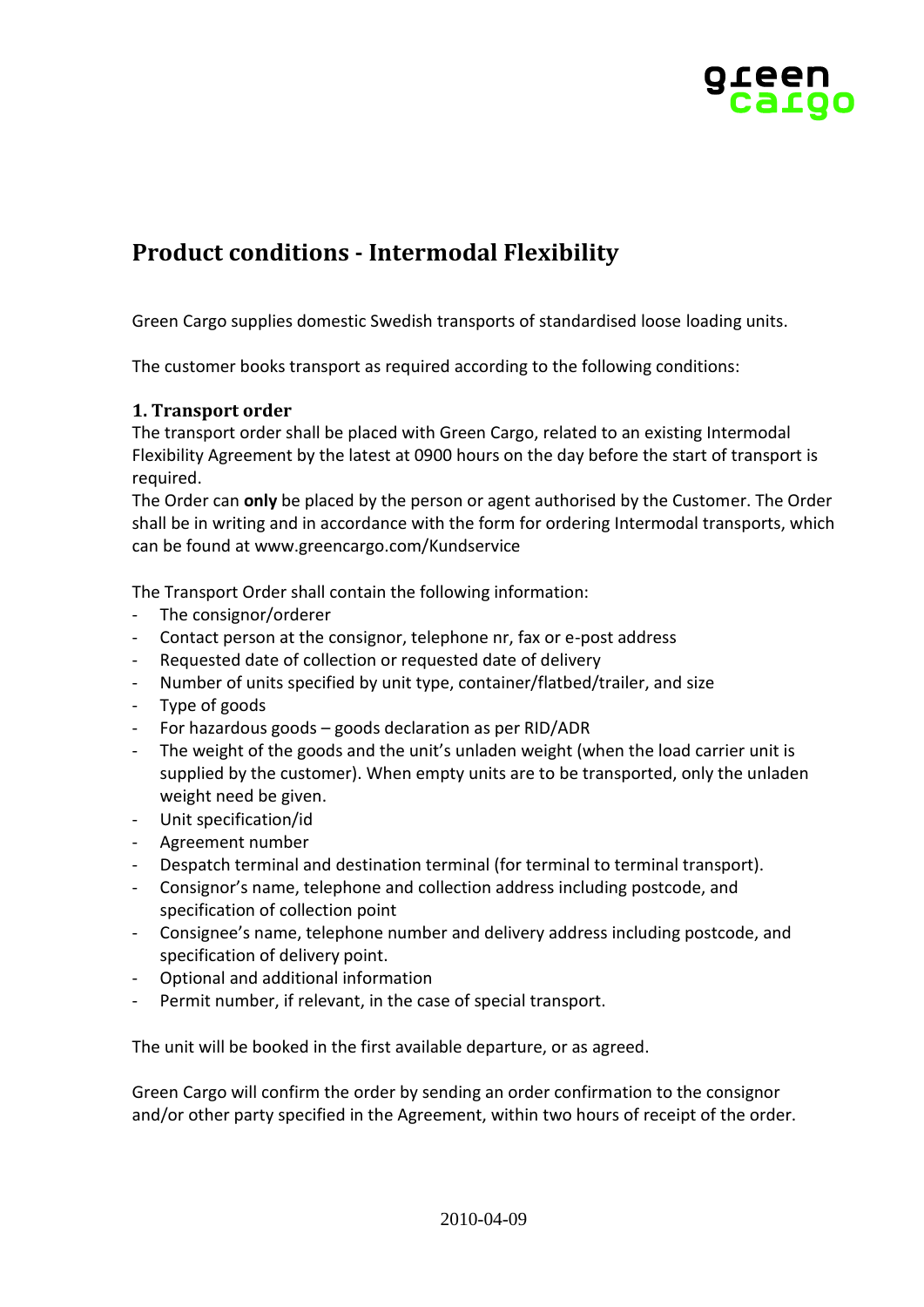

# **2. The scope of the transport service**

Green Cargo undertakes to transport, on behalf of the customer, standard loose loading units. In the price is included transport between the addresses specified in the Price and Production Annexe to the Agreement and, when nothing else is specified, one transfer to as well as one transfer from a railway wagon. Additional transfers and other possible services will be charged separately as per the respective terminal's or port's price for the additional service.

## **3. Special conditions for certain types of goods**

Certain types of cargo and objects which are specified below are accepted for transport under special conditions and only after the conclusion of a separate agreement:

- goods which result in an uneven weight distribution in the load carrier
- objects with insufficient packaging
- consumer electronics, white goods
- high-value goods
- living plants
- fresh fish on ice
- food which, according to the Swedish National Food Administration, must be transported at a specific temperature
- other goods which require temperature controlled transport
- tobacco
- wine and spirits
- postal mail, letters
- hazardous goods
- weapons
- dangerous waste and waste
- mobile telephones, computer equipment

#### **4. Cancellation and alteration of transport orders**

Cancellation of or changes to confirmed transport orders must be made known to Green Cargo Customer Service. In the case of cancellation or alteration after 1500 hours on the day prior to the planned transport a cancellation charge will be made as specified in Additional Charges for Goods Transport by Rail which is available at [www.GreenCargo.com/Kundservice](http://www.greencargo.com/Kundservice)

#### **5. Collection and delivery**

The agreed transport price is specified per unit. The customer is allowed one (1) hour in which to load or unload the loading units calculated from the time of arrival at the specified loading/unloading point. If this hour is exceeded waiting time costs will be charged. The maximum excess waiting time permitted is one (1) hour, after which the unit will be offloaded and a new charge as per the agreed transport price per unit will be made. Any depot/terminal or storage charges will be charged separately as per the respective terminal's or port's price for the additional service.

Collection and delivery will be carried out between 0700 and 1700 hours Monday to Friday if no other agreement has been made. Local deviations can occur as a result of opening times and availability times at the respective terminals.